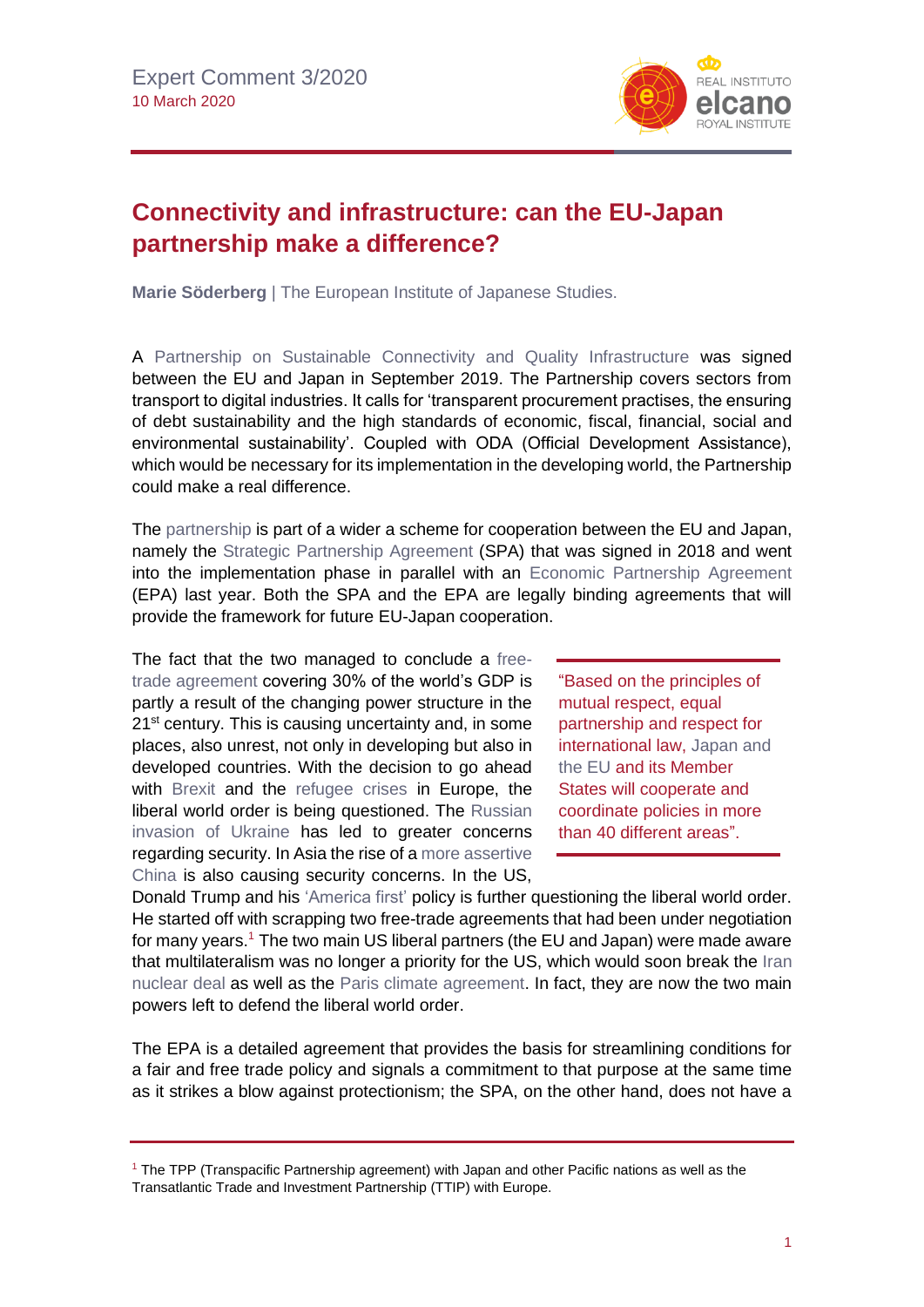firm roadmap. It is underpinned by shared values and principles of democracy, the rule of law, human rights and fundamental freedoms. Based on the principles of mutual respect, equal partnership and respect for international law, [Japan and the EU](http://www.realinstitutoelcano.org/wps/portal/rielcano_en/contenido?WCM_GLOBAL_CONTEXT=/elcano/elcano_in/zonas_in/ari11-2020-gascon-society-5-0-eu-japanese-cooperation-and-opportunities-and-challenges-posed-by-data-economy) and its Member States will cooperate and coordinate policies in more than 40 different areas.

A Joint Committee has been assigned to supervise its implementation. At its first meeting, in Tokyo in March 2019, security, climate change, nuclear disarmament and infrastructure development were all pointed out as priority areas. These are all very broad fields where visible results will be difficult to achieve. Development cooperation, a field in which both Japan and EU excel, can be a strong tool to achieve results in all of these and would surely also be appreciated by developing countries.

Moving from the Millennium Development Goals (MDGs) to the Sustainable Development Goals (SDGS) in 2015 has changed the perception of what development cooperation should look like. More than 10 times as much money will be needed to achieve the SDGs. The share of Official Development Assistance (government assistance) in both official and private flows is shrinking. Strategic assistance to get private institutions and businesses involved is being encouraged. Development cooperation is no longer only about poverty reduction but also about the right to a decent job and economic growth, clean water, affordable and clean energy and the development of industry, innovation and infrastructure.

It is in this light that the EU-Japan Partnership on Sustainable Connectivity and Quality [Infrastructure](http://www.realinstitutoelcano.org/wps/portal/rielcano_en/contenido?WCM_GLOBAL_CONTEXT=/elcano/elcano_in/zonas_in/ari12-2020-esteban-armanini-eu-japan-connectivity-partnership-sustainable-initiative-awaiting-materialisation) should be seen. It is one of the first concrete steps within the SPA. It calls for 'transparent procurement practises, the ensuring of debt sustainability and the high standards of economic, fiscal, financial, social and environmental sustainability'.

While the agreement does not mention China by name, the Partnership is clearly crafted with Beijing'[s Belt and](http://www.realinstitutoelcano.org/wps/portal/rielcano_en/contenido?WCM_GLOBAL_CONTEXT=/elcano/elcano_in/zonas_in/ari23-2015-esteban-oteroiglesias-what-are-prospects-for-new-chinese-led-silk-road-and-asian-infrastructure-investment-bank)  [Road Initiative](http://www.realinstitutoelcano.org/wps/portal/rielcano_en/contenido?WCM_GLOBAL_CONTEXT=/elcano/elcano_in/zonas_in/ari23-2015-esteban-oteroiglesias-what-are-prospects-for-new-chinese-led-silk-road-and-asian-infrastructure-investment-bank) in mind. This giant project has been endorsed by more than 140 countries, including half of the 27 EU member states. The project, however, faces criticism for falling short on environmental standards and leaving some participating countries heavily in debt. The need for infrastructure, in Asia in particular,

"While the agreement does not mention China by name, the Partnership is clearly crafted with Beijing's [Belt](http://www.realinstitutoelcano.org/wps/portal/rielcano_en/contenido?WCM_GLOBAL_CONTEXT=/elcano/elcano_in/zonas_in/ari23-2015-esteban-oteroiglesias-what-are-prospects-for-new-chinese-led-silk-road-and-asian-infrastructure-investment-bank)  [and Road Initiative](http://www.realinstitutoelcano.org/wps/portal/rielcano_en/contenido?WCM_GLOBAL_CONTEXT=/elcano/elcano_in/zonas_in/ari23-2015-esteban-oteroiglesias-what-are-prospects-for-new-chinese-led-silk-road-and-asian-infrastructure-investment-bank) in mind".

is huge and financial help to develop the project is estimated at US\$26 trillion up to 2030. The Chinese contribution is welcome but there is a fear among traditional donors that the process will not be carried out fairly and that transparency is seriously lacking.

Development cooperation is coupled with power and the possibility of exerting influence. Thus, there is a political motivation for the [EU and Japan to cooperate.](http://www.realinstitutoelcano.org/wps/portal/rielcano_en/event?WCM_GLOBAL_CONTEXT=/elcano/elcano_in/calendar/activities/panel-discussion-innovation-connectivity-key-drivers-eu-japan-cooperation) They both want to promote a liberal world order built on values such as transparency, sustainability, democracy and human rights. There are also security reasons, since they do not want an overly powerful China to 'dominate' world affairs.

The SPA is also part of a wider push by the EU to transform itself from 'payer to player' where trade, aid and investments should be used together to achieve strategic foreign policy goals. It is aligned with other EU plans to deploy €60 billion to encourage